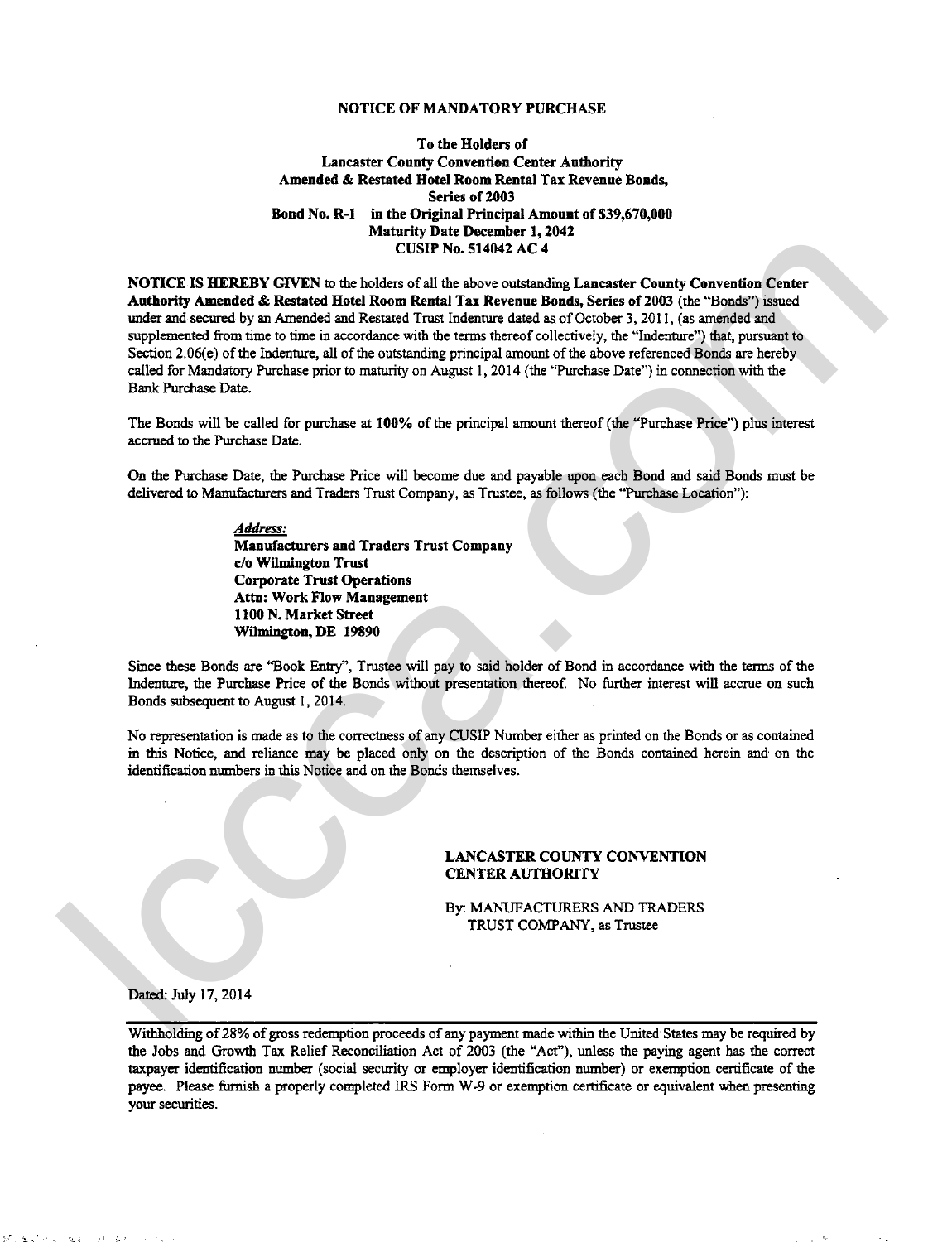lccca.com